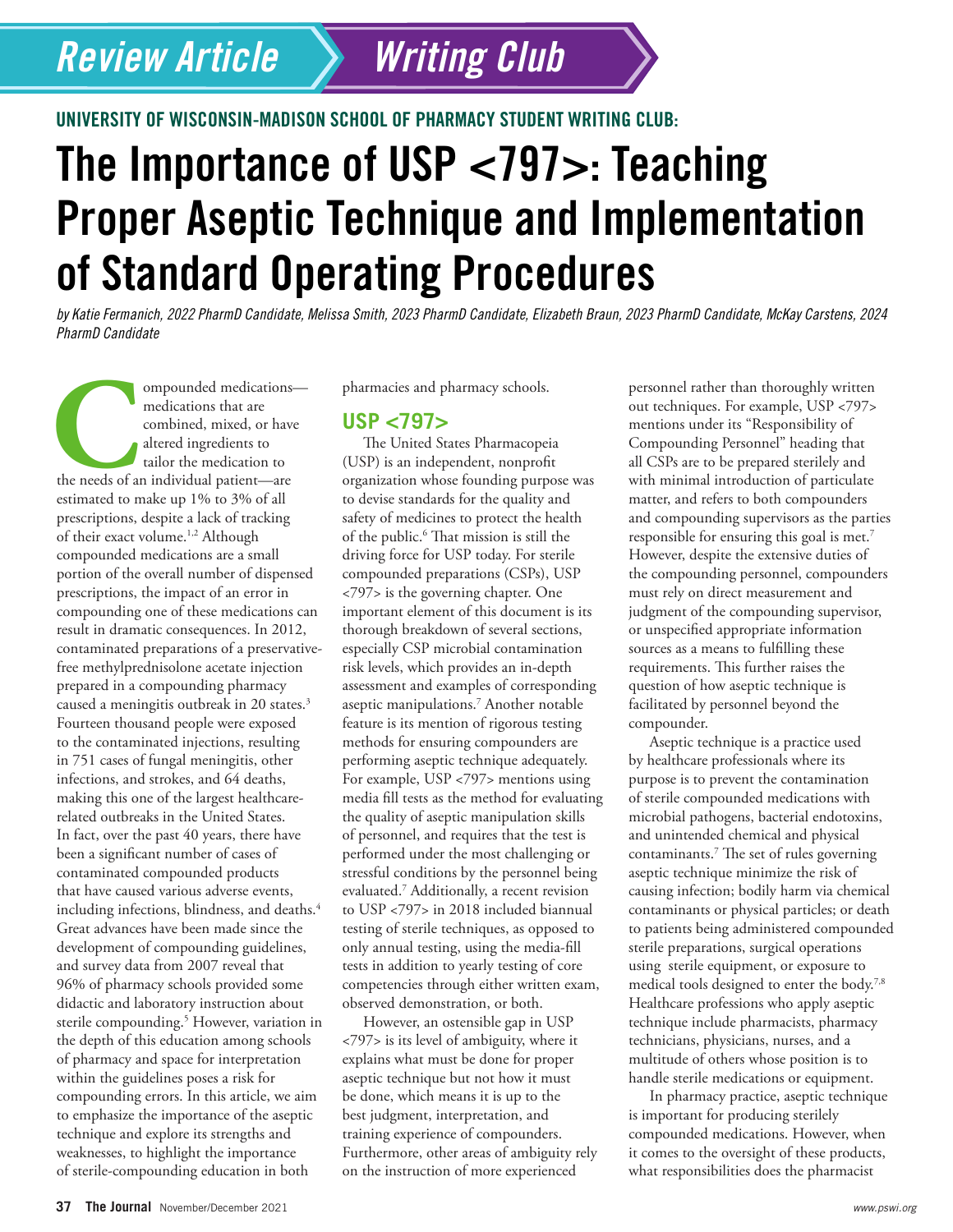take? Patricia C. Keinle, a pharmacist and leading medication safety expert at Cardinal Health, argued in 2020 that the role of the pharmacist in sterile compounding is patient safety and being aware of risks associated with compromised sterile preparations.9 Pharmacists can work with other pharmacy personnel to help see that sterile preparations are being compounded using the safest and most effective techniques and processes.

Proper aseptic technique leads to fewer incidences of contamination, as indicated by Austin and Elia in their 2013 study that compared a pharmacy operator with more training in aseptic technique to nurses who have less instruction in this area.10 When tasked with preparing parenteral intravenous dose syringes, the pharmacy operator outperformed the nurses by making more syringes, faster, and with much less contamination. This emphasized the importance of using proper aseptic technique when preparing intravenous doses, because doing so leads to fewer occurrences of contamination. In 2002, van Grafhorst et al. further represented the impacts of aseptic technique by seeing it from another perspective.<sup>11</sup> This study compared syringes made by pharmacy technicians under standard aseptic conditions to intensive care unit nurses practicing under ICU standard procedures. It was found that the deficiency of proper aseptic technique and the lack of an aseptic environment led to high rates of contamination with Gram-positive bacteria. Both incidents suggest that using proper aseptic technique promotes fewer occurrences of contamination and yields safer compounded products.

#### **Hospital/Clinic**

Any community pharmacy, institutional pharmacy, specialty pharmacy, etc. has the creative ability to develop an aseptic compounding procedure. What's more, these compounding sites need to follow USP <797> to the best of their ability, despite the guideline being largely open to interpretation. A standard operating procedure (SOP) is one way aseptic technique and USP <797> can be organized and customized to fit each pharmacy's specific practices and needs. Standard operating procedures are beneficial to the success of aseptic compounding and have

the potential to benefit different pharmacy settings. One important idea is that aseptic compounding is a skill that should be continuously improved upon by using standard operating procedures to promote the advancement of safety and efficacy.<sup>12</sup> Standardized training programs have the ability to properly train staff while reducing variability among staff members.

Aurora Health Care (AHC), located in eastern Wisconsin, performs sterile compounding at 15 of its 16 hospitals and 22 specialized cancer-care clinics.<sup>12</sup> Before 2016, AHC did not have a standardized process for sterile compounding, leading to different procedures, techniques, knowledge, and skills that varied among sites. AHC worked to fix this by identifying super users at each site, who attended an inperson, one-day refresher course focusing on key concepts related to USP <797> and <800>. Before the training, there was a preintervention stage that assessed super users' current knowledge of aseptic technique. The assessments included a written sterilecompounding knowledge-based exam; a media-fill challenge test; and a rubric-based observation assessment of aseptic technique, done in conjunction with the media-fill challenge test. After the pre-intervention assessments, trainees participated in a oneday refresher training intervention, which included a one-hour online review of related calculations, a 30-minute online review of beyond-use date (BUD) assignment, and a live training course focused on aseptic technique and major knowledge-based concepts within USP Chapter <797>.

A main focus of this training was to instill standardized knowledge across all sites.<sup>12</sup> After all training had been completed, a post-intervention assessment was conducted that included the same assessments given in the pre-intervention. Trainees passed if they received a score of 80% or higher for the knowledge-based exam, and if their media-fill test was negative for contamination. Overall, there was a statistically significant improvement on all assessments that were included in the pre- and post-intervention (written exam scores  $P < 0.0001$ ; written exam pass rates P < 0.0001; aseptic technique observations pass rates P < 0.0001; media fill with aseptic technique evaluation for matched pair only  $P < 0.0002$ ). These statistically significant results demonstrated an increased retention

of sterile-compounding knowledge and better performance of aseptic compounding, leading to reduced microbial contamination. After the course, the super users brought their valuable knowledge back to their sites, to distribute the information and perform evaluations of other personnel who perform sterile compounding. From this study, a new sterile-compounding training program was developed. It incorporated a refresher training course, online learning modules, and repeated evaluations.

#### **Schools of Pharmacy**

Pharmacy school is one place where future pharmacists can learn sterile compounding, and the manner of teaching has evolved over time. In late 2016, a survey was sent to 139 schools of pharmacy across the United States to gain information about their compounded sterile products curriculum.<sup>13</sup> This study was an update to one completed by Hellums et al. in 2007.<sup>5</sup> The survey measured elements of course structure, compounding environment, and compounding experience.<sup>13</sup> In the ten years between surveys, there was a significant increase in schools teaching beyond use dating and incorporating a laboratory aspect to teach aseptic technique. After passing written competencies, sterile compounding is generally guided by technique and skill more than knowledge. Implementing experiences to practice the concepts learned in lecture reinforces those teachings. Learning and practicing proper aseptic compounding processes in pharmacy school creates a foundational experience students will take into their careers. Students may also receive further guidance at their workplace when sterile compounding plays a role in their practice.

### **Rural Areas**

Smaller critical access hospitals (CAHs) have needs for sterile compounding as well. When these products are needed, it is essential to follow USP standards. Crawford et al. surveyed 40 rural hospitals in Illinois to determine compliance with USP <797>, the availability of sterile compounding practices, and where the compounding is done.<sup>14</sup> Results showed that 75% of the hospitals surveyed were in compliance with USP <797>, while 17.5% were unsure of their compliance status; the remaining hospitals did not respond.